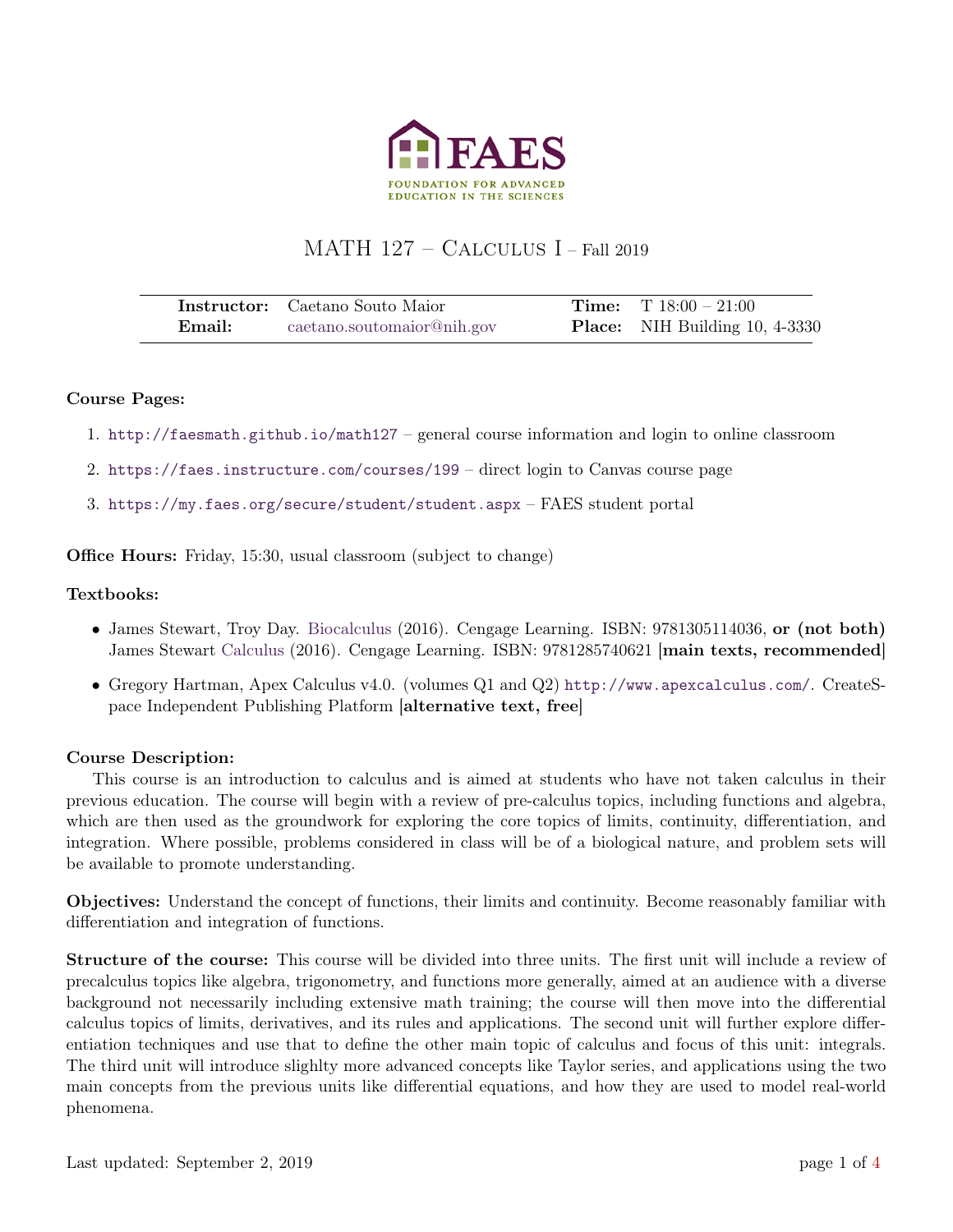The Learning Process: The math courses will take into account the diversity of backgrounds and stage of career of students taking the courses, who may be less or more comfortable with a hard math class; therefore, the course will start slower, with a comprehensive review/introduction to the essential principles, both to assess the general level of the class as well as to make sure everyone is up to speed within a few lectures. If it is necessary to compensate for the additional time spent on the basics, more esoteric details and proofs may not be explored in-depth; nevertheless, homework, office hours, and online lecture notes will be provided for any students who wish to gain deeper understanding of any topic. With this approach I expect to be able to be able to cover the entire syllabus of a standard Calculus I course without leaving anyone behind.

Prerequisites: Knowledge of trigonometry, basic algebra and graphing are required.

Important Dates: Exam dates are subject to change:

| Last day to drop $\dots\dots\dots\dots\dots$ . September 27, 2019 |  |
|-------------------------------------------------------------------|--|
|                                                                   |  |
|                                                                   |  |
| Last day to change status  November 15, 2019                      |  |
| Thanksgiving week (no class) $\ldots$ Nov 26, 2019                |  |
| Final Exam/Presentations  Dec 10, 2019                            |  |

## Grading Policy:

Midterm 1 (25%), Midterm 2 (25%), Final (30%), Quizzes (20%). Quizzes and exams are cumulative. Extra credit can be obtained up to 10 points. 100 points is the highest grande in this course.

Grading Scale: The grading scale will be the following:

| $A \mid A - \mid B +$ |  | $\cdot$   B   B   C   C   C   D + |  |  |  |
|-----------------------|--|-----------------------------------|--|--|--|
|                       |  |                                   |  |  |  |

# Quiz Policy:

Approximately 10 quizzes will be administered in this course. The higher 50% quantile of scores will make up the final grande contribution. There are no make-up quizzes.

Homework Policy: Homework does not count directly to the final grade, but is strongly recommended as practice for both quizzes and exams.

Extra Credit: The students can earn extra credit in several ways:

- 1. Pointing out errors in any of the texts or presentations used in the course;
- 2. Writing 1-2 paragraphs about concepts they find difficult or think require clearer explanation;
- 3. Replying to lecture-related questions in online classroom;
- 4. Creating an account in the [Stack Exchange Math](http://math.stackexchange.com) forum and inform the instructor of their user name, and;
	- posting questions about exercises or definitions, sending the link to the instructor, and getting replies;
	- or replying to questions from others.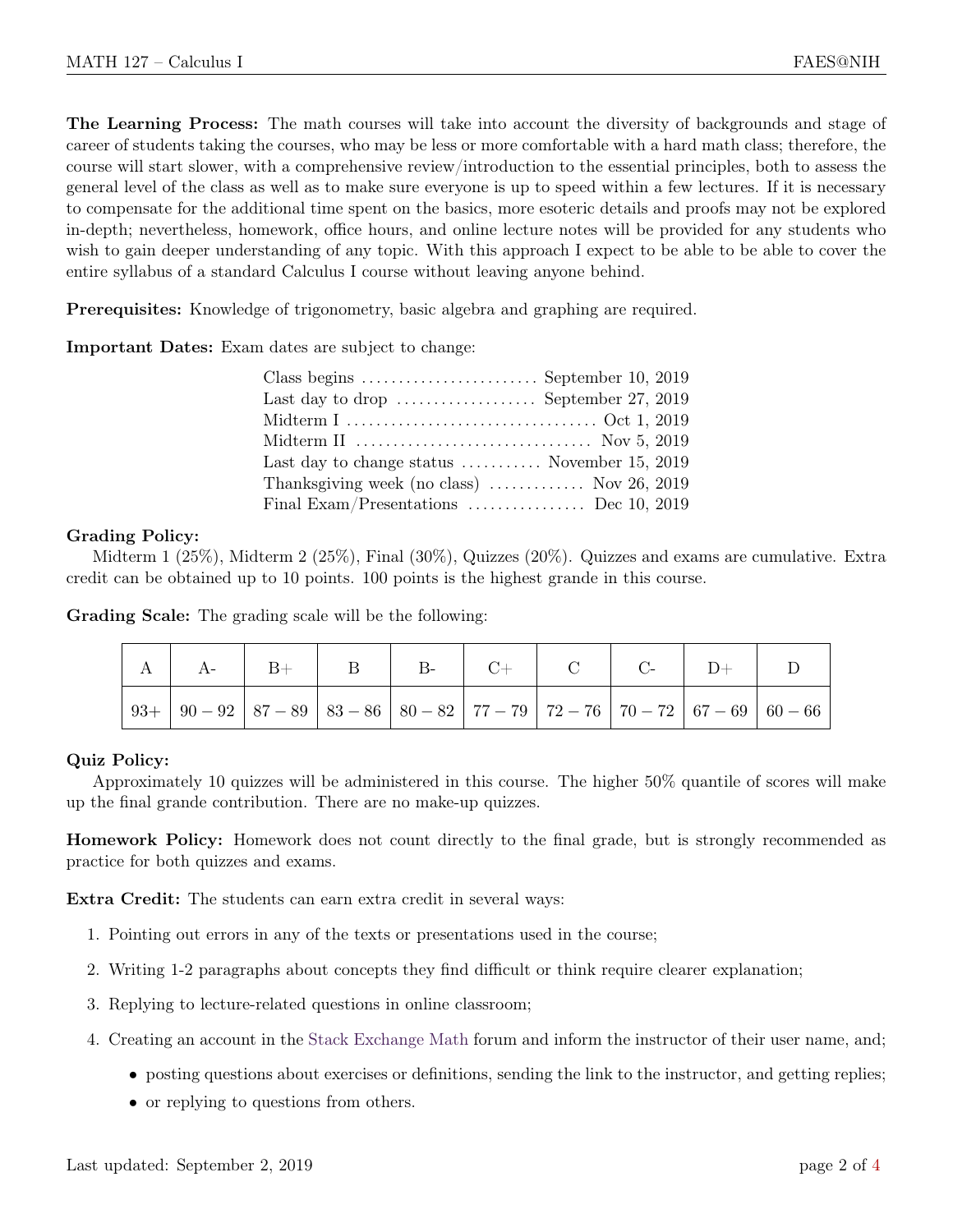Extra credit is limited to one point per week.

### Class Policy:

- Attendance in every class is strongly encouraged.
- Quiz and exam problems are not simple repetitions of textbook exercises attendance is likely to increase familiarity with different styles of problems.
- Computers and regular-sized tablets are allowed in class for note-taking and occasional online consultations, please refrain from using any other resources, and especially social media. Cell phones are not allowed, please silence and put away your phones during class.

### Communication Policy:

- Any questions about lecture content should be asked using the Canvas online classroom platform
- Preferred (and likely fastest) communication method for other matters is e-mail, replies will normally be sent within 2 workdays
- Calls and text should be used only in urgent cases via Slack channel/direct contact during business hours (request to be added if you would like to be able to use this platform)

### Policy on Academic Integrity from FAES:

Academic Policies: This course adheres to all FAES policies described in the academic catalog and student handbook, including the Academic Integrity policy listed on page 11 of the academic catalog and student handbook. Be certain that you are knowledgeable about all of the policies listed in this syllabus, in the academic catalog and student handbook, and on the FAES website. As a student in this program, you are bound by those policies.

Copyright: All course materials are the property of FAES and are to be used for the studentâĂŹs individual academic purpose only. Any dissemination, copying, reproducing, modification, displaying, or transmitting of any course material for any other purpose is prohibited, will be considered misconduct, and may be cause for disciplinary action. In addition, encouraging academic dishonesty by distributing information about course materials or assignments which would give an unfair advantage to others may violate the FAES Academic Integrity policy. Course materials may not be exchanged or distributed for commercial purposes, for compensation, or for any purpose other than use by students enrolled in the course. Distributions of course materials may be subject to disciplinary action.

Guidelines for Disability Accommodations: FAES is committed to providing reasonable and appropriate accommodations to students with disabilities. Students with documented disabilities should contact Dr. Mindy Maris, Assistant Dean of Academic Programs.

Dropping the Course: Students are responsible for understanding FAES policies, procedures, and deadlines regarding dropping or withdrawing from the course or switching to audit status.

Academic misconduct: Cheating, fabrication or plagiarism by students is not acceptable in any form. If a student is found to be in violation of acceptable conduct by any of the practices below, they will be stripped from the grade of that assignment and potentially others

Cheating is defined as an attempt to give or obtain inappropriate/unauthorized assistance during any academic exercise, such as during examination, homework assignment, class presentation.

Fabrication is defined as the falsification of data, information or citations in any academic materials.